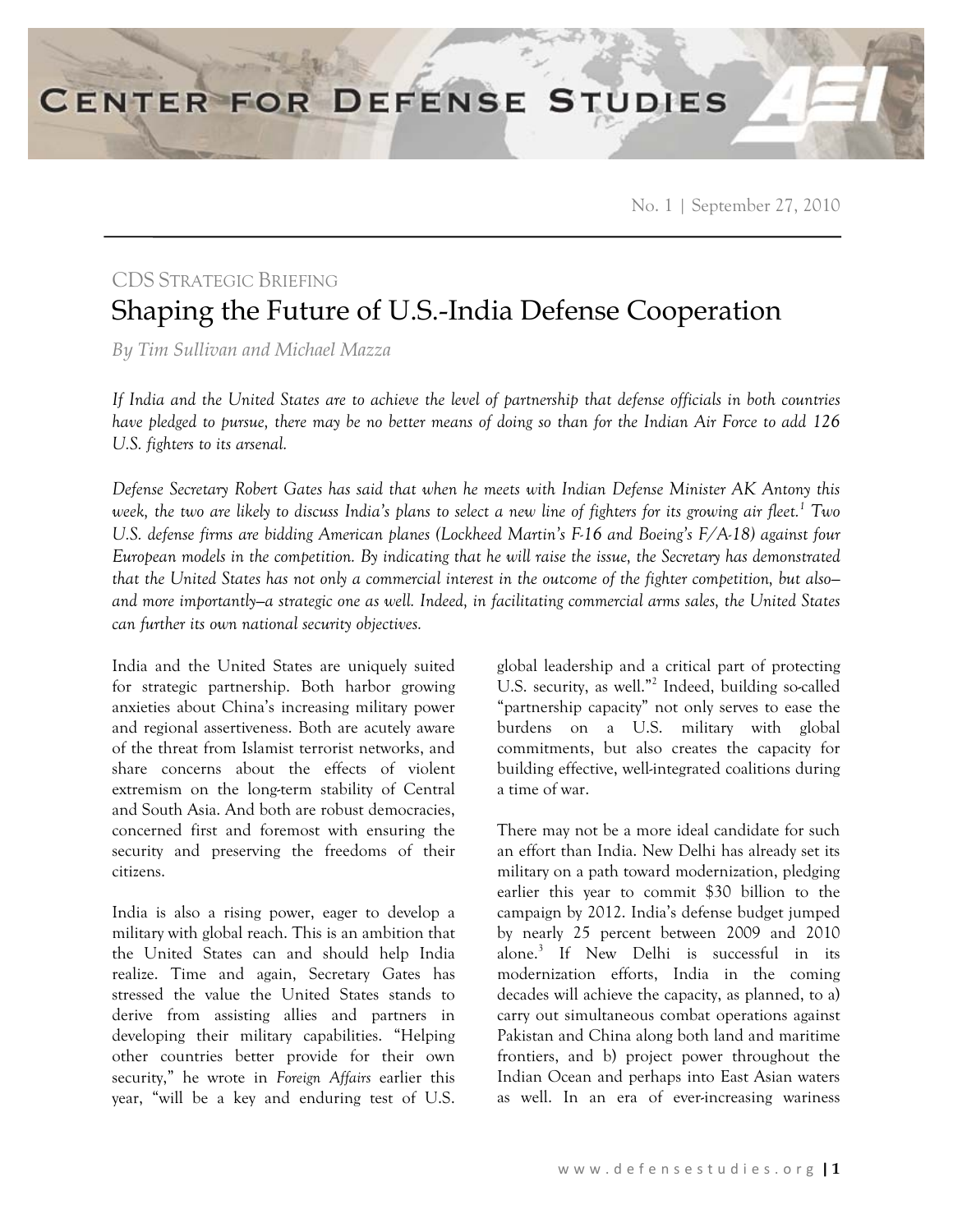towards growing Chinese power, an Indian military so-enabled would be a welcome development.

Defense cooperation between the United States and India has, encouragingly, increased steadily over the last ten years, with American and Indian forces participating in over 60 joint exercises and military-to-military exchanges since the beginning of the decade.<sup>4</sup> Admiral Mike Mullen, chairman of the U.S. Joint Chiefs of Staff, recently described the military-to-military relationship as "exceptionally strong and growing."**<sup>5</sup>**

Starting in 2002, the United States also launched a number of major government-to-government arms sales to India, which have included counterbattery radars, an amphibious transport dock along with six associated helicopters, and six C-130J transport planes.<sup>6</sup> More recently, India has signed an agreement with the United States to purchase 24 Harpoon Block II missiles. The two are also nearing an agreement on the sale of 10 C-17 heavy transport planes—a \$3.5 billion deal which, if finalized, would represent the largest to date between India and the United States.<sup>7</sup>

U.S. firms are also grappling for a share of the burgeoning Indian defense market by way of Direct Commercial Sales, as seen not only in the current fighter competition, but also in India's contract with Boeing to procure eight P8-I Multimission Maritime Aircraft. The United States' decision not only to clear the P8 for export to India but also, and for the first time, to allow export of the new aircraft at the same time the U.S. military receives its first delivery, has gone a long way in demonstrating U.S. commitment to the relationship. India is the first foreign customer for the P8; stalwart allies like Australia and the U.K., which have expressed interest in the plane, have yet to ink contracts.<sup>8</sup>

The increasing volume of U.S. Foreign Military Sales and Direct Commercial Sales to India is an important development, as are the counterterrorism cooperation measures implemented in the wake of the Mumbai attacks. But the United States has a long way to go before it unseats India's primary arms provider—Russia. India is Russia's top arms buyer and is expected to

remain so for at least the next four years.<sup>9</sup> It is estimated that 70 percent of India's defense equipment is Russian-supplied;<sup>10</sup> nearly all of India's existing fighter fleet is Russian-made.

Yet India's defense trade with Russia is a vestige of India's Cold War strategic alignment, sustained out of habit, convenience, and perceived cost savings. New Delhi will have to ask itself, however, whether this is a partnership it wants to maintain in the years ahead—or whether there is greater value to be had in increasing its defense-industrial ties with the United States.

Who better to broach such a subject than Secretary Gates? It will be imperative for the Defense Secretary to articulate to his counterpart this week the strategic dividends that stand to accrue from an expanded Indian defense partnership with the United States—and specifically from the selection of an American fighter in the Indian Air Force's current bidding competition.

Take the issue of interoperability, for example, which is made far easier when two militaries employ the same equipment. Of the countries that fly the other fighters in the competition, which is India most likely to fight alongside in a coalition anytime soon? Sweden, which flies the Gripen? It's doubtful. France, which flies the Rafale? Not likely. At the same time, India has more overlapping security interests with the United States than it does with Russia or any countries in Europe. Sure, India has deep and enduring historical ties with the United Kingdom (a builder and operator of the Eurofighter Typhoon), but how likely is London to involve itself in a struggle over the Asian balance of power? Only the United States and its Asian allies have shared interests with India in this regard; the greater the interoperability between the U.S. and Indian armed services, therefore, the better prepared they will be in the case of future contingencies.

What's more, should the fighter competition conclude in the United States' favor, it has the potential to open the door to greater, more highstakes defense-industrial cooperation down the road. In the years ahead, once the Indian Air Force has settled on its new medium multi-role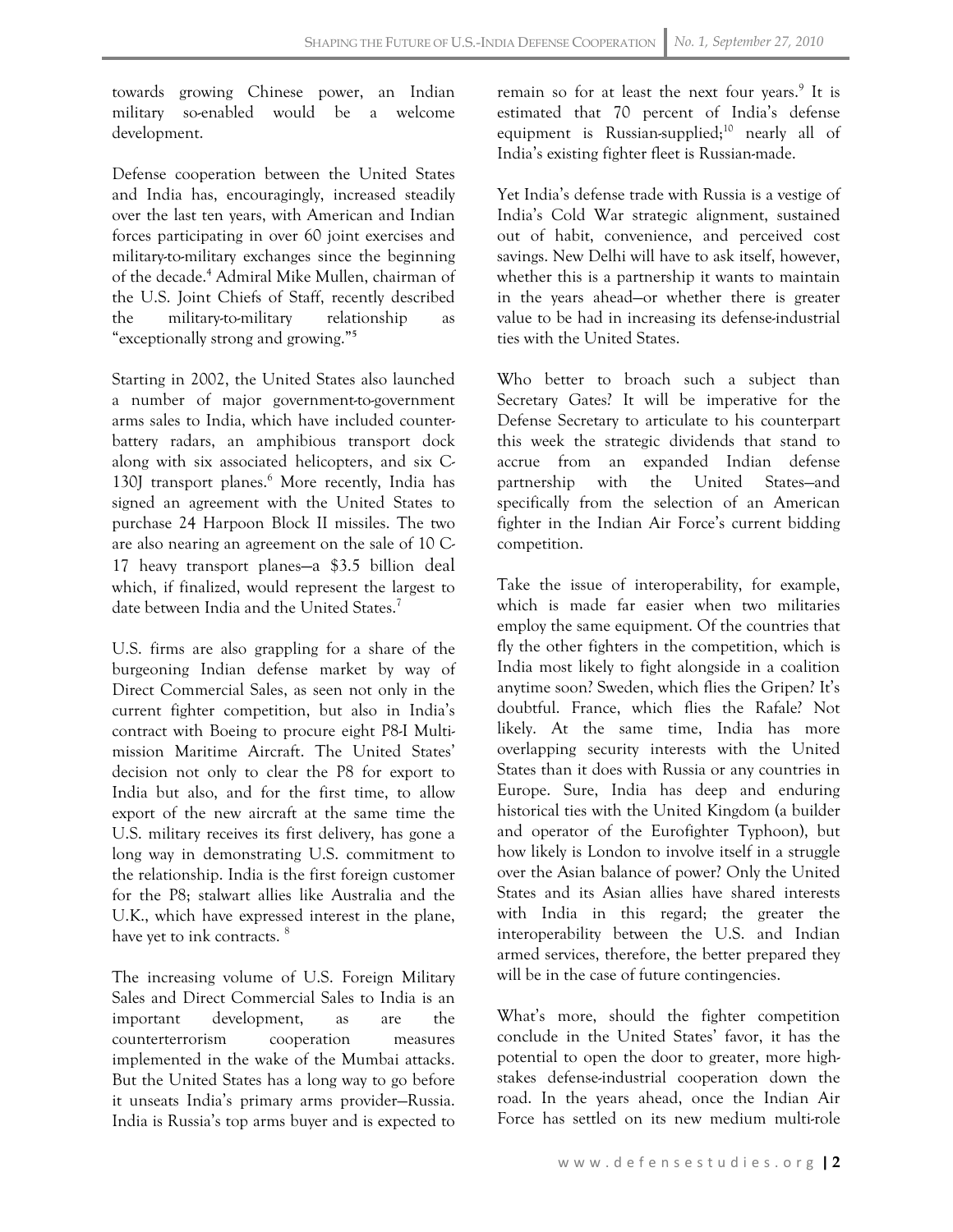combat aircraft (or MMRCA, as the as-yet selected fighter is known), it will likely set its sights on acquiring a more advanced,  $5<sup>th</sup>$ -generation aircraft—like the F-35 Joint Strike Fighter (JSF), perhaps, for which the Indian Navy has already submitted a Request for Information.<sup>11</sup> The U.S.led F-35 program is already dependent upon a network of international partners, and has thus been touted as much for its built-in coalition (and exportability) as for its combat capability.

As with the MMRCA, the U.S. stands to gain as much from India's access to the F-35 as its partner does. The F-35 is not only the world's most capable ground-attack fighter, but, thanks to its sophisticated sensor packages, it can achieve remarkable situational awareness, and is capable of quickly and easily sharing information with other systems in the air, on the ground, and at sea. In the event of a future conflict involving the United States and its coalition partners, F-35s would make significant contributions to the formation of a comprehensive allied picture of the battlespace. Operating Russian-made fighters, this is a picture India would not see; nor could it contribute as effectively to allied situational awareness.

But the opportunity to enroll India in the JSF coalition may already be slipping away: India and Russia have reportedly reached a preliminary agreement to collaborate in the development of a 5<sup>th</sup>-generation fighter that could compete with the United States' F-22, another next-generation jet.<sup>12</sup> And while it is true that it may be a decade or more before India incorporates a  $5<sup>th</sup>$ -generation fighter into its air fleet, the United States must begin competing with Russia now if Washington wants that fighter to be the F-35.

The United States has much to offer the Indians beyond fighter aircraft, of course. The Aegis missile defense system or interceptors like the Terminal High Altitude Area Defense System (THAAD) would make good strategic sense, given China's ballooning missile arsenal. Not only would such sales enhance India's capability to defend itself, but as with the F-35, would enhance India's capacity for combined missile defense missions with others in the region; South Korea, Japan, and Australia all operate Aegis destroyers or will do so in the future.

Indeed, there are signs that India would like to better integrate itself into the U.S.-led security architecture in the Asia-Pacific. India has pursued defense cooperation of various kinds with Australia, Japan, Singapore, and South Korea, all important U.S. defense partners and all, with the possible exception of Japan, future F-35 operators. Washington should encourage such cooperation and should facilitate it by easing and supporting the export of defense articles to India.

Any serious expansion of U.S. arms cooperation with India will require the U.S. to tackle a bevy of export control challenges. While New Delhi insists that the U.S.-Indian relationship is unique and that India deserves special treatment, Washington will be hard pressed to make exceptions for India on strict regulations to which even America's oldest and closest allies are bound. Indian officials remain skeptical of any arrangement that they believe impinges on Indian sovereignty; the United States, meanwhile, will remain committed to scrutinizing the use of high-tech weaponry sold to India as long as Delhi maintains close defenseindustrial ties with Moscow. In other words, both sides will need to find common ground on a variety of export control and defense trade issues if they are to develop a truly robust defenseindustrial relationship.

Growing U.S. defense trade with India—in the form of both Foreign Military and Direct Commercial Sales—provides a new opportunity for Washington to further its strategic ends in the Asia-Pacific and beyond. Secretary of Defense Gates seems to recognize this. When he meets with Antony this week, he should work to convince the Indian defense minister that buying American in the MMRCA competition is in India's best interests. Making the hard sell—that is in America's best interests.

*Tim Sullivan (tim.sullivan@aei.org) is a research fellow at the American Enterprise Institute and program manager of AEI's Center for Defense Studies. Michael Mazza (michael.mazza@aei.org) is a senior research associate at AEI.*